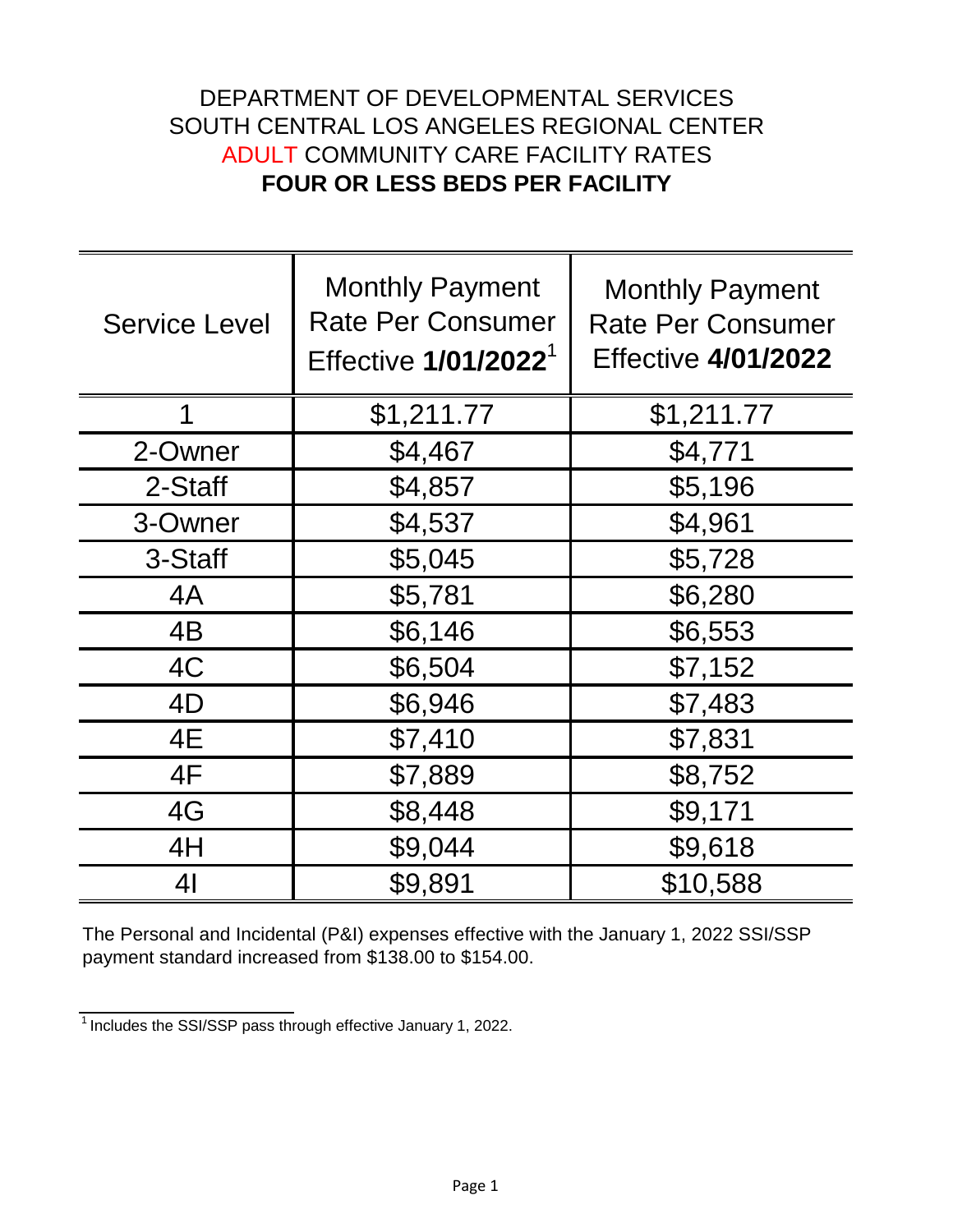## DEPARTMENT OF DEVELOPMENTAL SERVICES **FIVE OR SIX BEDS PER FACILITY** ADULT COMMUNITY CARE FACILITY RATES SOUTH CENTRAL LOS ANGELES REGIONAL CENTER

| <b>Service Level</b> | <b>Monthly Payment</b><br><b>Rate Per Consumer</b><br>Effective 1/01/2022 <sup>1</sup> | <b>Monthly Payment</b><br><b>Rate Per Consumer</b><br><b>Effective 4/01/2022</b> |
|----------------------|----------------------------------------------------------------------------------------|----------------------------------------------------------------------------------|
|                      |                                                                                        |                                                                                  |
|                      | \$1,211.77                                                                             | \$1,211.77                                                                       |
| 2-Owner              | \$3,095                                                                                | \$3,461                                                                          |
| 2-Staff              | \$3,377                                                                                | \$3,768                                                                          |
| 3-Owner              | \$3,696                                                                                | \$4,249                                                                          |
| 3-Staff              | \$4,060                                                                                | \$4,800                                                                          |
| 4A                   | \$4,645                                                                                | \$5,239                                                                          |
| 4B                   | \$4,985                                                                                | \$5,494                                                                          |
| 4C                   | \$5,324                                                                                | \$6,106                                                                          |
| 4D                   | \$5,720                                                                                | \$6,403                                                                          |
| 4E                   | \$6,163                                                                                | \$6,735                                                                          |
| 4F                   | \$6,612                                                                                | \$7,637                                                                          |
| 4G                   | \$7,120                                                                                | \$8,018                                                                          |
| 4H                   | \$7,682                                                                                | \$8,439                                                                          |
| 41                   | \$8,476                                                                                | \$9,399                                                                          |

The Personal and Incidental (P&I) expenses effective with the January 1, 2022 SSI/SSP payment standard increased from \$138.00 to \$154.00.

 $\frac{1}{1}$  Includes the SSI/SSP pass through effective January 1, 2022.